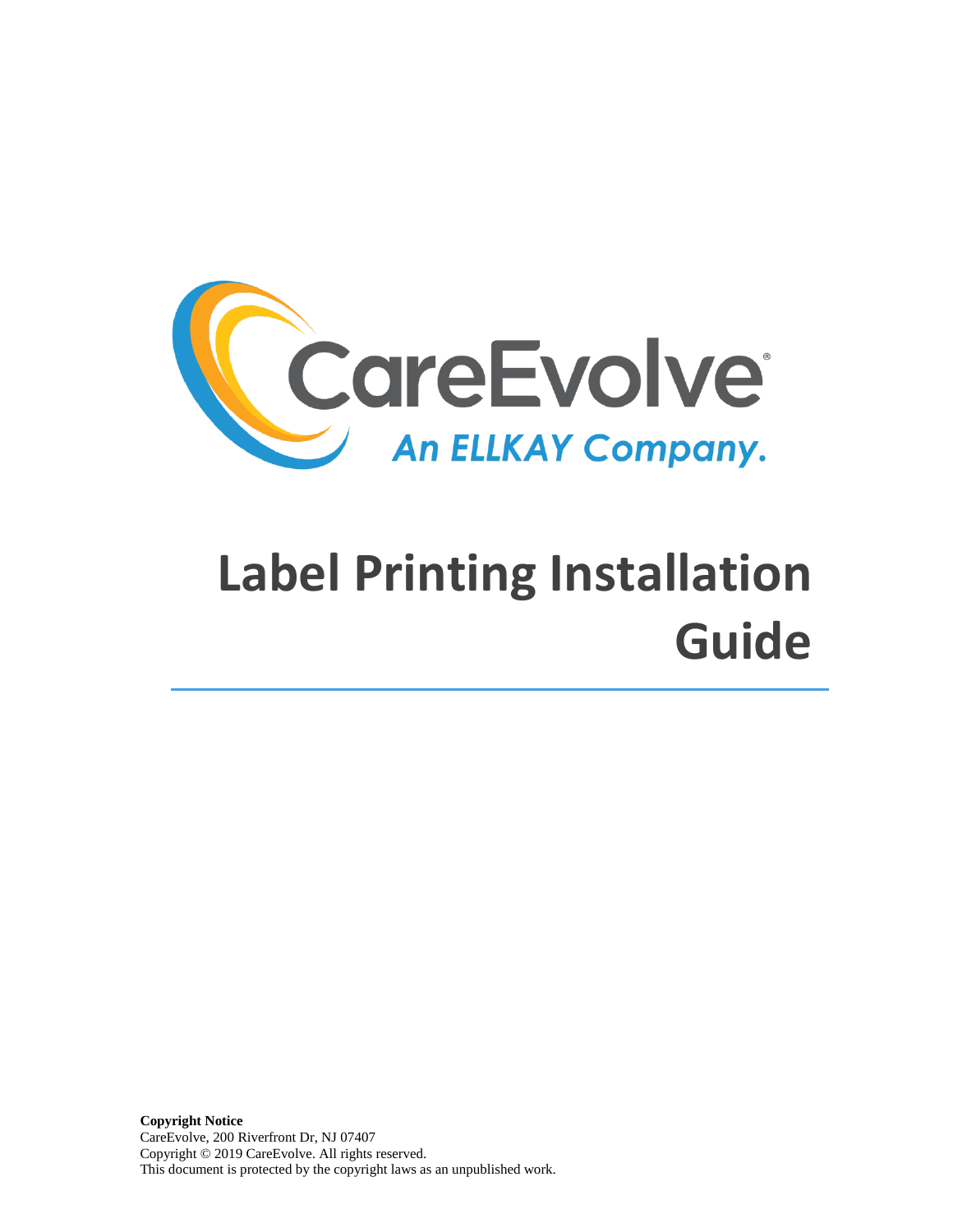#### **Overview**

CareEvolve can be used to print specimen labels to stand-alone label printers. CareEvolve recommends the DYMO LabelWriter 450.

Before the system can create these labels, you must:

- Have local administrator rights to the machine for installation
- Contact Lab Support:
	- Provide them with the **location name** and **code**
	- Request that the location's Requisition Labels Type be changed to **Label Printer**
- [Download and install the DYMO printer drivers](#page-1-0)
- [Download and install software from](#page-2-0) the CareEvolve application
- [Confirm printer is set to landscape](#page-4-0)
- <span id="page-1-0"></span>• Test [the printer](#page-5-0)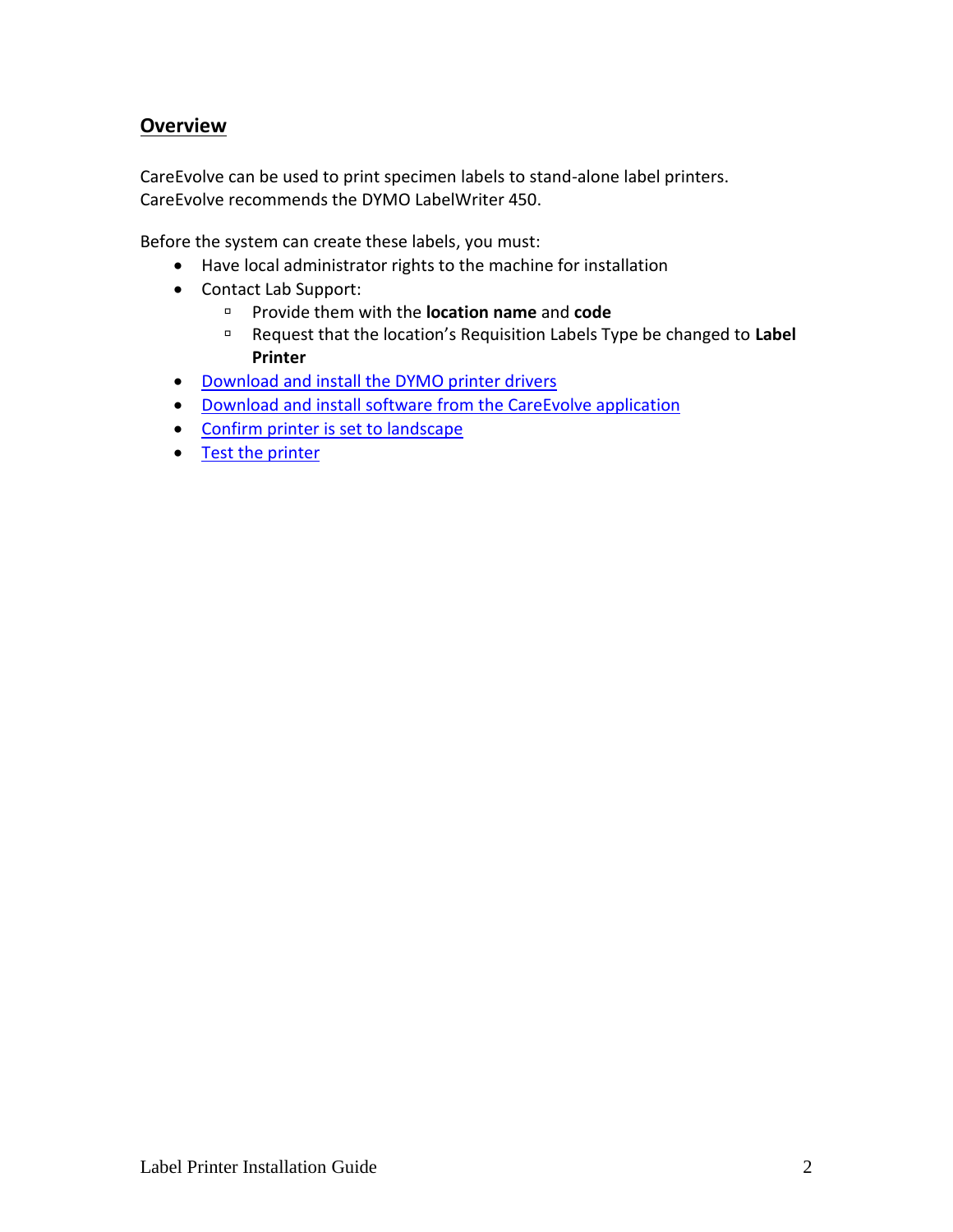## **Download and Install the Printer Drivers for your Label Printer**

Printer and Label Details

- Dymo LabelWriter 450 or higher
- Dymo 30336 Multipurpose Labels 1" x 2-1/8", 500 Labels/Roll, 1 Roll/Box

Dymo Printers

- Go t[o http://www.dymo.com](http://www.dymo.com/) and click on the Support tab.
- Under Drivers and Downloads, click the 'click here' link and search for your printer.
- <span id="page-2-0"></span>• Find the drivers link and then follow the instructions for your printer and operating system on your computer.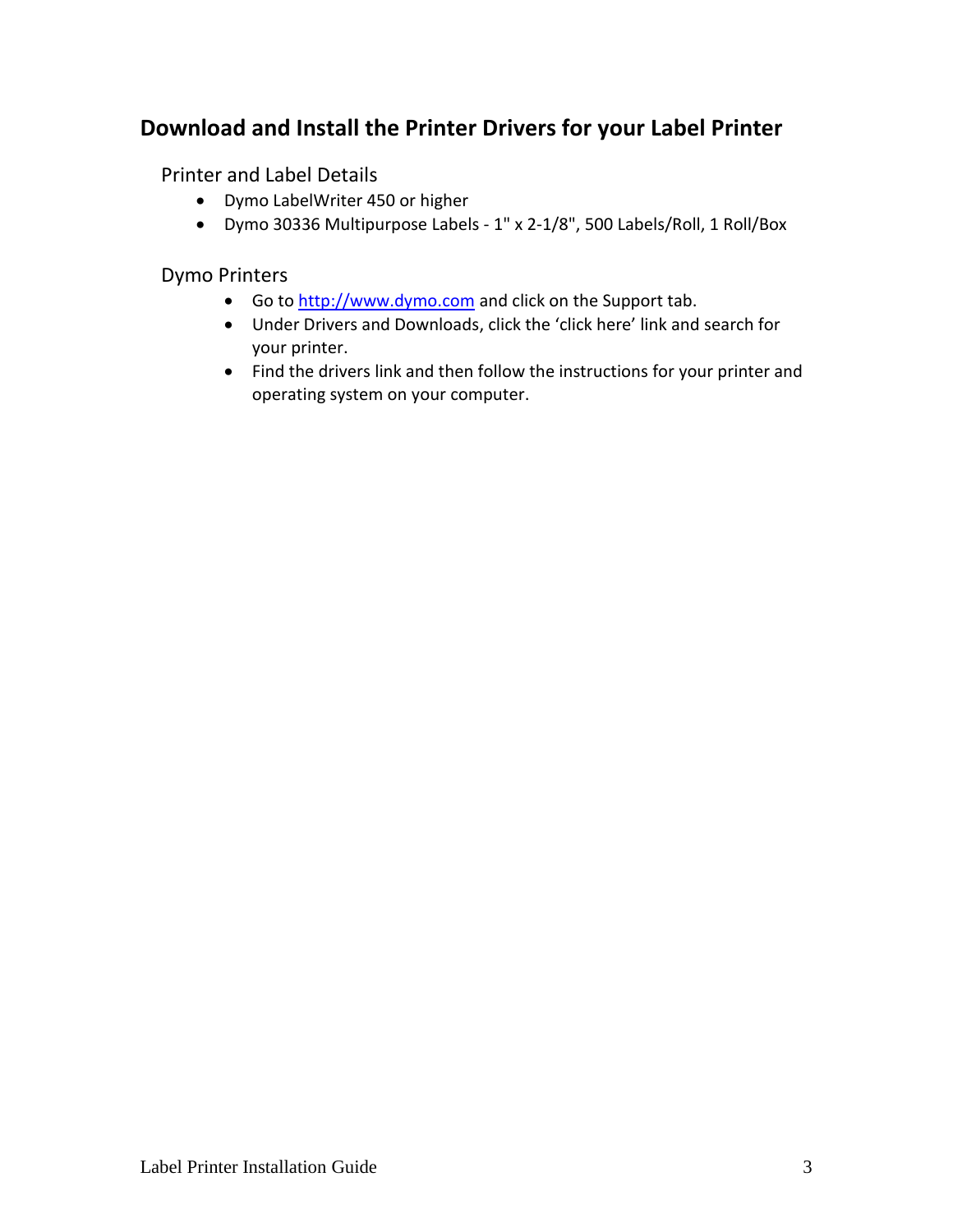#### **Download Software from CareEvolve**

Login to the application as a practice administrator and follow these steps to download the label printing software from the CareEvolve application onto the PC.

1. Hover over or click the arrow next to the user's name. Click the **Downloads** link.



2. Select the **Label Print Installation** link appropriate for the machine.



- 3. The software will download to your machine. Open the file either from the Downloads folder or from the on-screen prompt.
- 4. Click **Next** three times.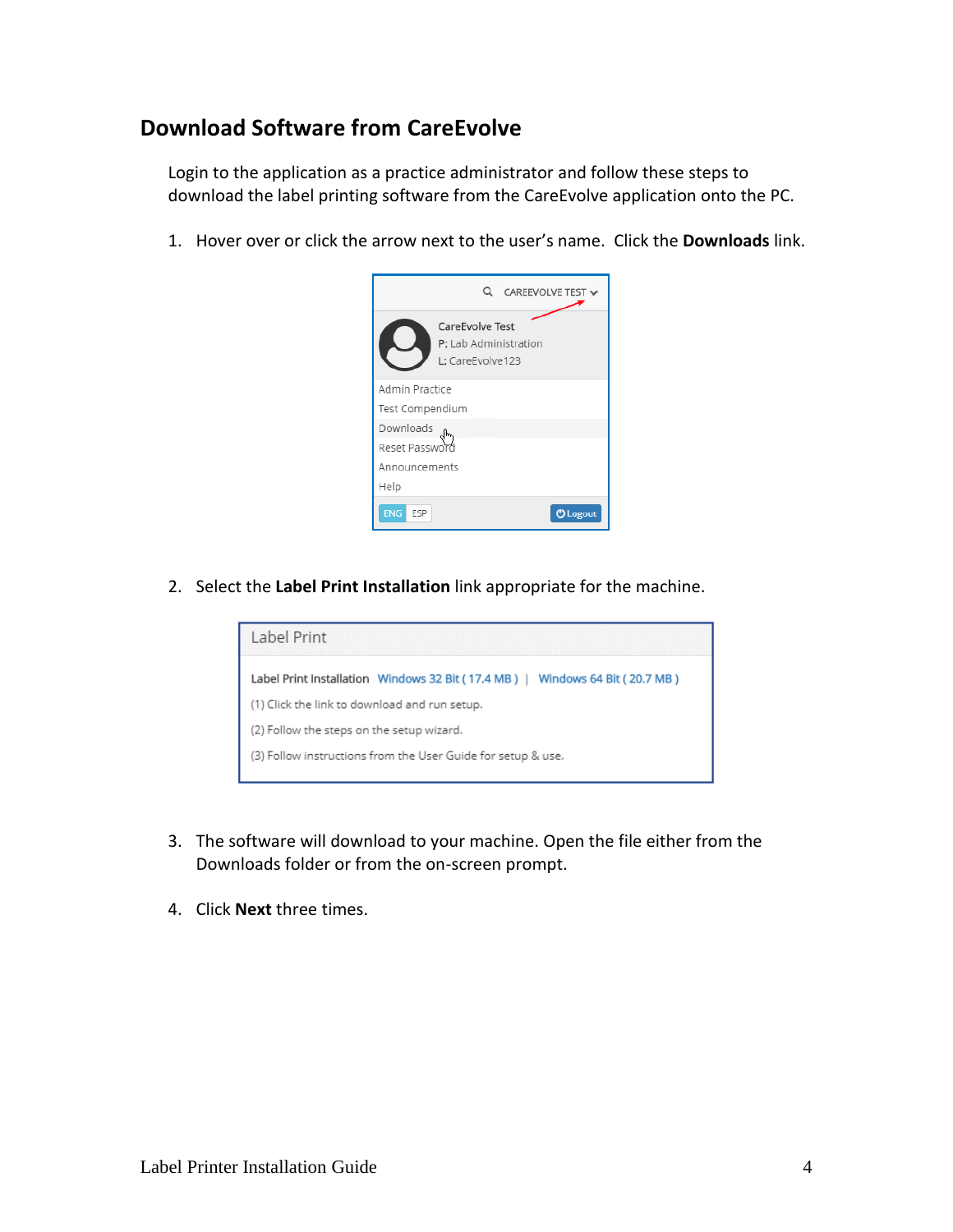

5. Click **Finish**.



<span id="page-4-0"></span>6. The program will open. (May appear minimized.) Select the default printer and click OK.

| Default printer for labels:<br>DYMO LabelWriter 450 (Copy 1) | ▼      | Refresh |
|--------------------------------------------------------------|--------|---------|
|                                                              |        |         |
|                                                              |        |         |
| <b>Print Preview</b>                                         |        |         |
|                                                              | Cancel | OK      |
| Print Test Label                                             |        |         |
|                                                              |        |         |
|                                                              |        |         |